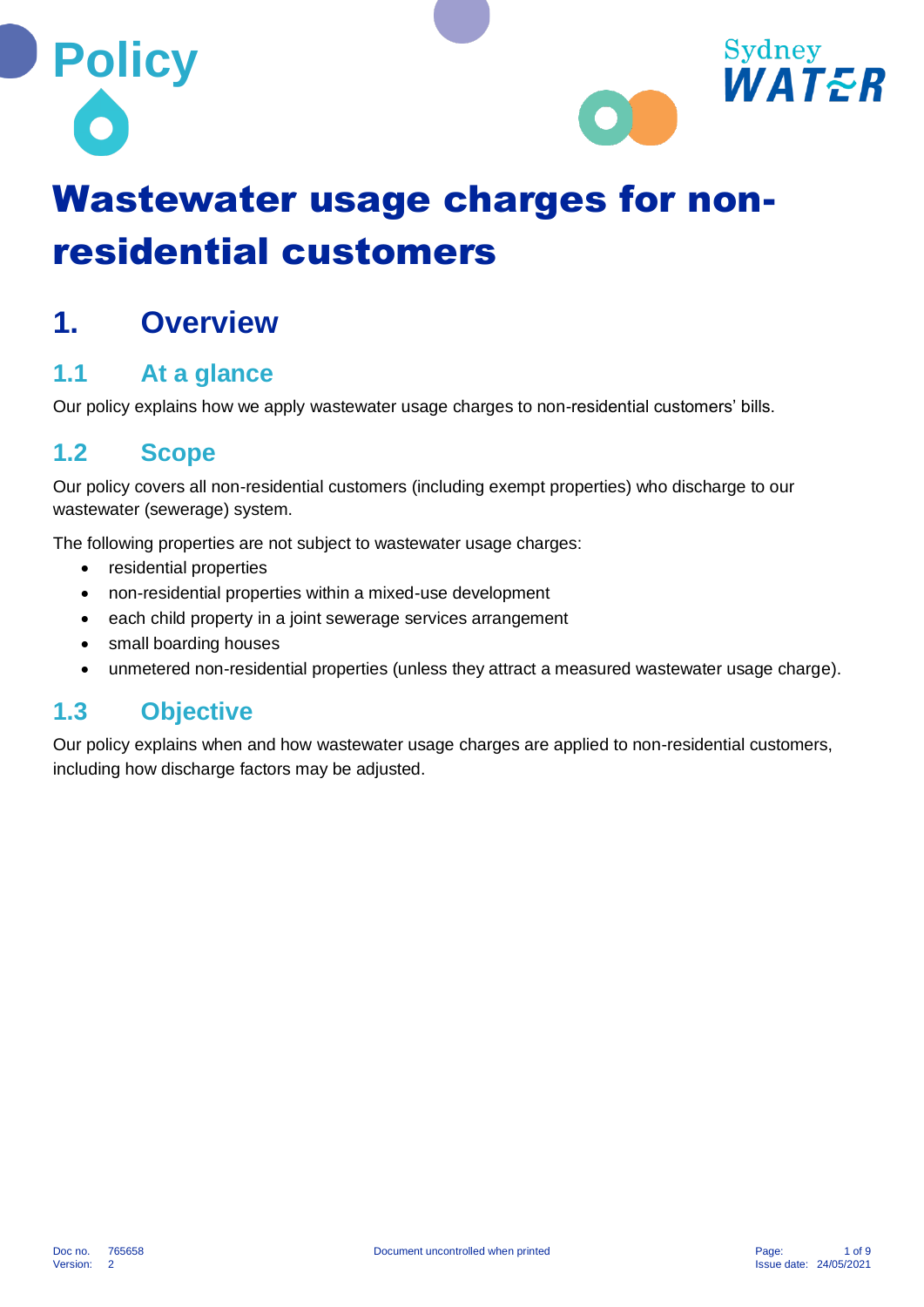## **2. Policy in detail**

#### **2.1 Background**

We provide a wastewater acceptance service to residential and non-residential customers. We apply both wastewater service and wastewater usage charges to non-residential customers.

Wastewater service charges are allocated to non-residential customers based on:

- the water meter size
- the use of the service as calculated from the wastewater usage discharge factor (WUDF), historically referred to as a sewerage usage discharge factor (SUDF).

Wastewater usage charges are applied to non-residential customers only, and are based on how much wastewater you discharge to our systems. Under clause 4.8 of the Sydney Water Customer Contract, we determine a WUDF which is used to calculate wastewater service and usage charges for non-residential customers. More information on wastewater service and usage charges is available at sydneywater.com.au/ourprices.

#### **2.2 Discharge allowance**

Until 1 July 2020, all non-residential and exempt properties that were individually metered received a daily discharge allowance.

Customers who shared a common meter or were on a joint meter service only received one discharge allowance on the common meter or metered property.

From 1 July 2020, the wastewater discharge allowance no longer applies. All non-residential properties are liable for the wastewater usage charge, except for properties listed in section 1.2.

#### **2.3 Wastewater usage charges**

The wastewater usage charge for a non-residential property without a discharge meter, is calculated as follows:

#### **Wastewater usage charge = (W x WUDF) x UC**

 $W =$  the water used (in kilolitres) by the non-residential property for the meter reading period (as recorded through all our water meters, including both drinking and recycled meters).

WUDF = the wastewater usage discharge factor for that non-residential property.

UC = the wastewater usage charging rate for the meter reading period.

When the wastewater discharge is directly measured through discharge meters, the usage charge is calculated as:

#### **Wastewater usage charge = V x UC**

 $V =$  the volume discharged through the discharge meter(s) plus an estimated volume for any discharge from toilets and showers

UC = the wastewater usage charging rate for the meter reading period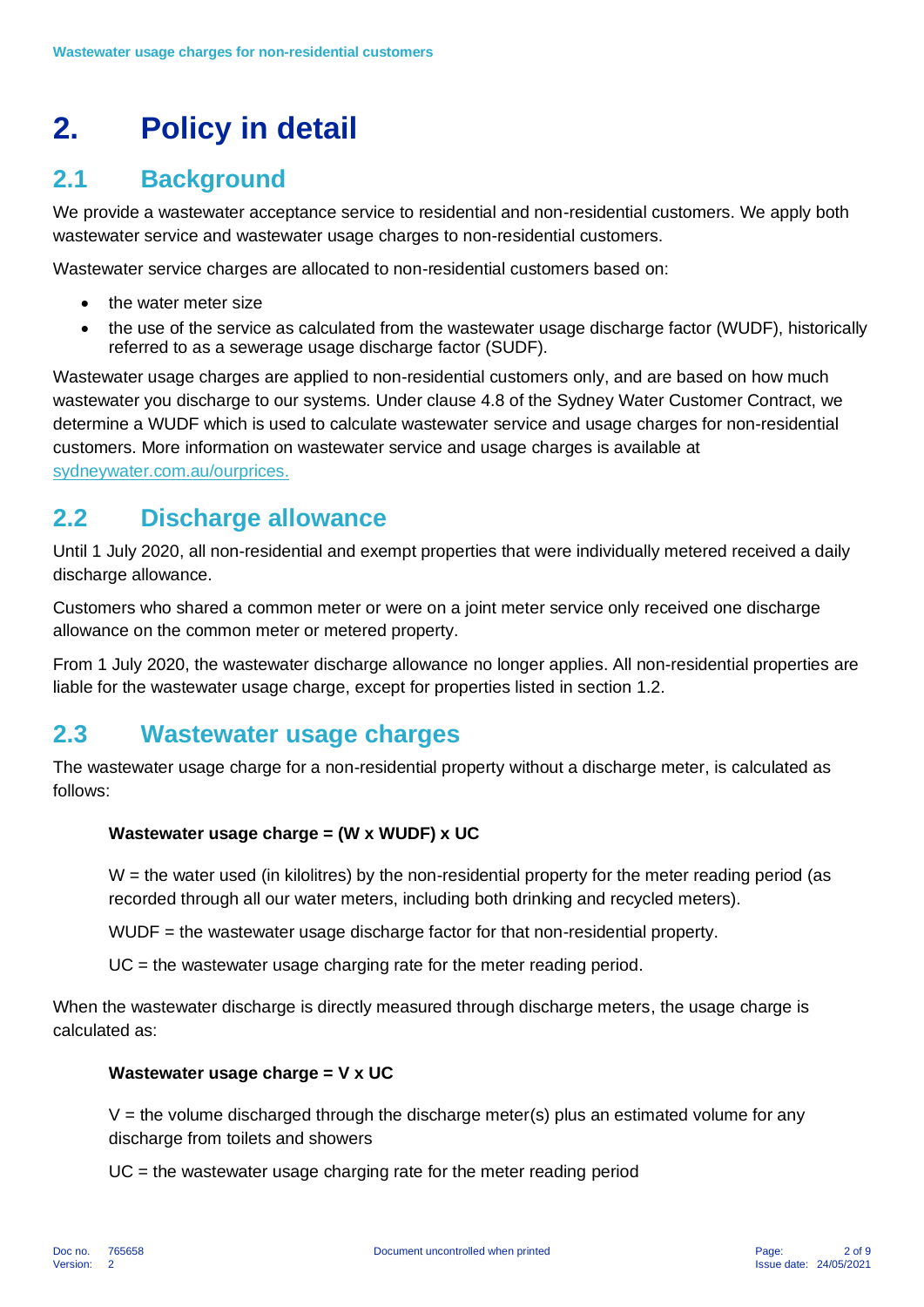#### **2.4 Wastewater usage discharge factor**

A wastewater usage discharge factor (WUDF) is used to estimate the volume of wastewater discharged to our wastewater system from a non-residential property. It is used to calculate the wastewater usage charge for properties that do not have discharge meters.

The WUDF is also used to determine a property's wastewater service charge. More information on wastewater service charges is available at sydneywater.com.au/ourprices.

The WUDF compares the volume that you discharge to our wastewater network, or are estimated to discharge, to the volume of drinking or recycled water we deliver to your property (as recorded by your Sydney Water meter(s)), expressed as a percentage as follows:

#### **WUDF = Volume of wastewater discharged X 100 total water use (as measured by Sydney Water's meters)**

We determine WUDFs based on:

- an established industry standard
- discharge meter readings
- site-specific calculations provided by your representative and agreed by us
- our site-specific calculation.

We apply a WUDF of 78% to all new non-residential properties (except for properties listed in section 1.2). Where we have specific information about the activities at a particular property, we generally assign an industry standard WUDF that is representative of the wastewater discharge profile for those types of activities. The WUDF that applies to a particular non-residential property is displayed on the bill.

In certain circumstances, you will need to install a discharge meter to measure the volume of wastewater being discharged, rather than using a WUDF to estimate the volume. For example: where there are large seasonal fluctuations or no fixed correlation between the volume discharged to the wastewater system and the water supplied to the site, you must install and maintain a discharge meter or alternate sub-metering arrangement (e.g. check water meters) that we've approved. We may also include an estimated discharge volume from toilets and showers where appropriate.

Alternate water sources (not supplied by us) can contribute to wastewater discharge volumes and must be considered in calculating the WUDF. Examples of these types of arrangements include:

- onsite collection and reuse
- stormwater harvesting
- sewer mining
- importing liquids from other sites
- bore water.

Where non-metered water sources contribute to the wastewater discharge, the calculated WUDF may exceed 100% of the metered water consumption. While we limit WUDFs at 100% when calculating service charges, we calculate wastewater usage charges using the full measured discharge volume where the site has discharge meters.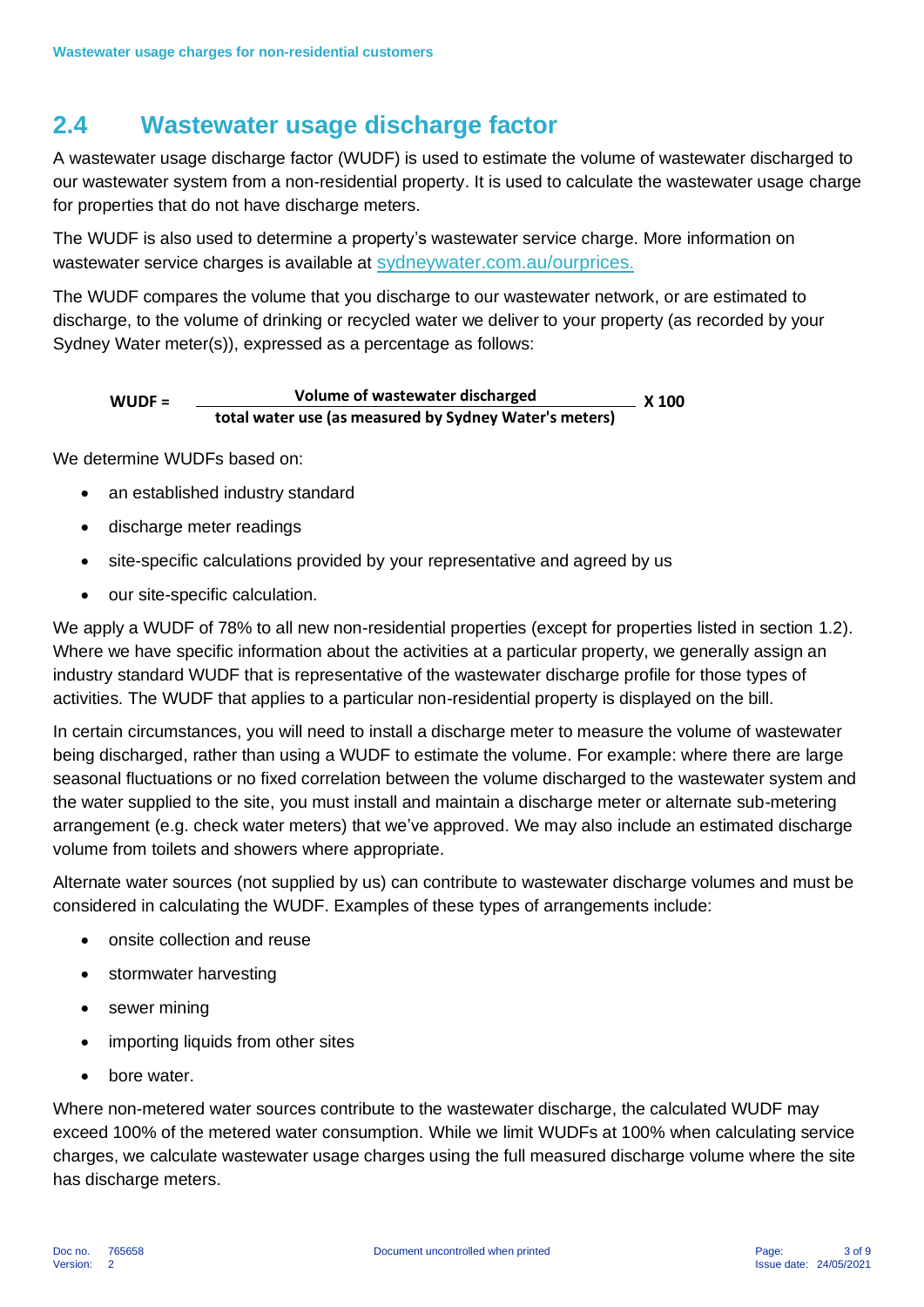#### **2.5 Adjustments to WUDFs**

If you don't have a discharge meter, we will apply industry standard WUDFs based on your site specific activities. More information about industry standard WUDFs is available at sydneywater.com.au/ourprices.

We may review the assigned WUDF for a property if :

- you believe your on-site processes are sufficiently different from the industry norm and the existing WUDF results in you being over-charged for wastewater usage. You will need to provide sufficient supporting information to enable us to re-assess your WUDF, generally representing a minimum of 12 months typical business operations, as detailed in Appendix 1. You can request a review of your WUDF once a year
- we have revised wastewater discharge information for a specific business sector, and we apply the revised WUDF to relevant businesses within that sector. If we vary the discharge factor by 10% or more for a particular industry group, we'll inform you at least three months before the amended charges are implemented
- we become aware of factors that suggest an existing WUDF does not accurately reflect the activities on a specific property. This could arise, for example, when the business activities on the site have changed due to improved processes, a different business type or a change in tenant.. We will determine an appropriate WUDF for the site based on the information and data you provide about your activities over the past 12 months. We'll write to you about the change and the effective start date.

#### **2.6 Implementation of adjusted WUDF**

In accordance with clause 4.8 of the *Customer Contract*, any change in the assigned WUDF will apply from either the beginning of the next charging period after you have provided valid evidence for any adjustment or after the expiry of the notice period we communicated to you under clause 4.10 of the *Customer Contract* for any adjustment we initiated.

We will evaluate the evidence provided as efficiently as possible given the circumstances of each case. Where this evaluation process extends beyond the billing period and results in an adjustment being in your favour, an appropriate financial adjustment will be made for any affected billing periods following the billing period in which you submitted the evidence.

We will not make financial adjustments to wastewater usage charges already billed or for the billing period in which you submitted the evidence.

You have a responsibility to notify us of any significant changes in business operations that may influence the volume of wastewater discharged to our sewer when the current WUDF applied to your property is no longer accurate.

#### **2.7 Disputes**

If you wish to dispute the WUDF assessment, you need to write to us. We'll treat this as a complaint and will manage it in accordance with our established complaints process.

If you are not satisfied with our response, you can contact the Energy and Water Ombudsman (EWON) on 1800 246 545 for external dispute resolution.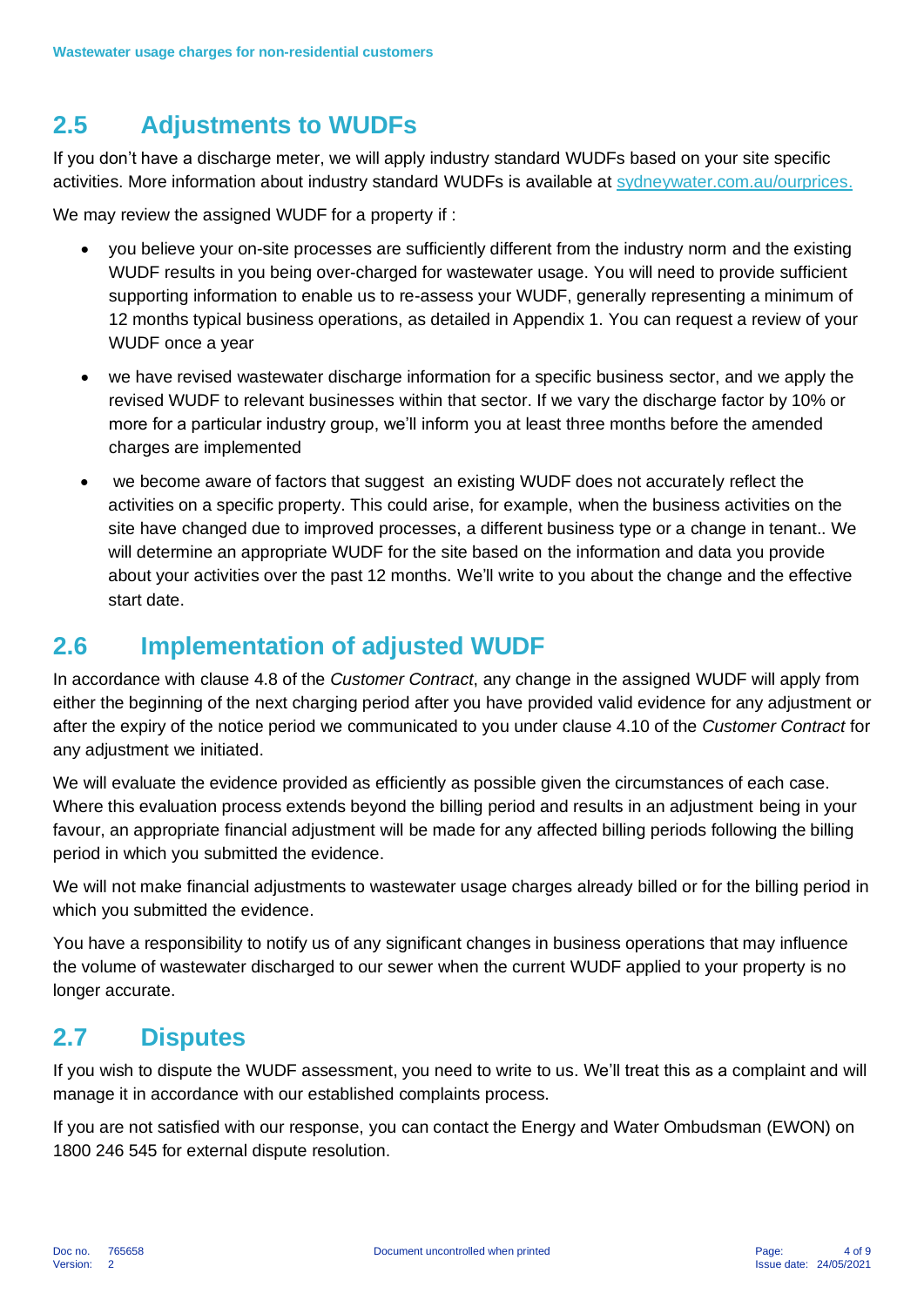## **3. Definitions**

| <b>Term</b>                             | <b>Definition</b>                                                                                                                                                                                                                                                                                                  |
|-----------------------------------------|--------------------------------------------------------------------------------------------------------------------------------------------------------------------------------------------------------------------------------------------------------------------------------------------------------------------|
| Customer<br>segment                     | A group of customers that share a common business activity e.g. shopping centres,<br>accommodation hotels, public schools and commercial laundries.                                                                                                                                                                |
| Deemed<br>discharge<br>volume           | All residential and some non-residential properties listed in section 2.3 are deemed to discharge<br>wastewater at the rate of 0.411 kL/day, This deemed discharge volume in included in the<br>wastewater service charge.                                                                                         |
| Default<br>discharge factor             | A default discharge factor of 78% is the calculated average discharge factor for all non-<br>residential properties in our area of operations. The default discharge applies where an industry<br>standard wastewater usage factor or site-specific wastewater usage discharge factor has not<br>been established. |
| Exempt land<br>(properties)             | Land described in part 1, schedule 2 (and not described in part 2, schedule 2) of the Sydney<br>Water Act 1994.                                                                                                                                                                                                    |
| Multi-premises                          | A premise with two or more properties.                                                                                                                                                                                                                                                                             |
| Mixed multi-<br>premises                | A multi premises with both residential and non-residential properties.                                                                                                                                                                                                                                             |
| Recycled water                          | Water that has been treated to enable its use for certain industrial, commercial and/or<br>household applications, but isn't intended to meet the standards for drinking water required by<br>the National Health and Medical Research Council's Australian Drinking Water Guidelines.                             |
| Wastewater<br>service charge            | A fixed charge that applies to all properties that are connected to our wastewater system.                                                                                                                                                                                                                         |
| Wastewater<br>usage charge              | The calculated charge for discharging a measured or estimated volume of wastewater to our<br>wastewater system.                                                                                                                                                                                                    |
| Wastewater<br>usage discharge<br>factor | Compares the volume you discharge to the sewer, to the volume of water we deliver to your site<br>(as recorded by your water meter(s)). Previously referred to as a sewer usage discharge factor<br>(SUDF).                                                                                                        |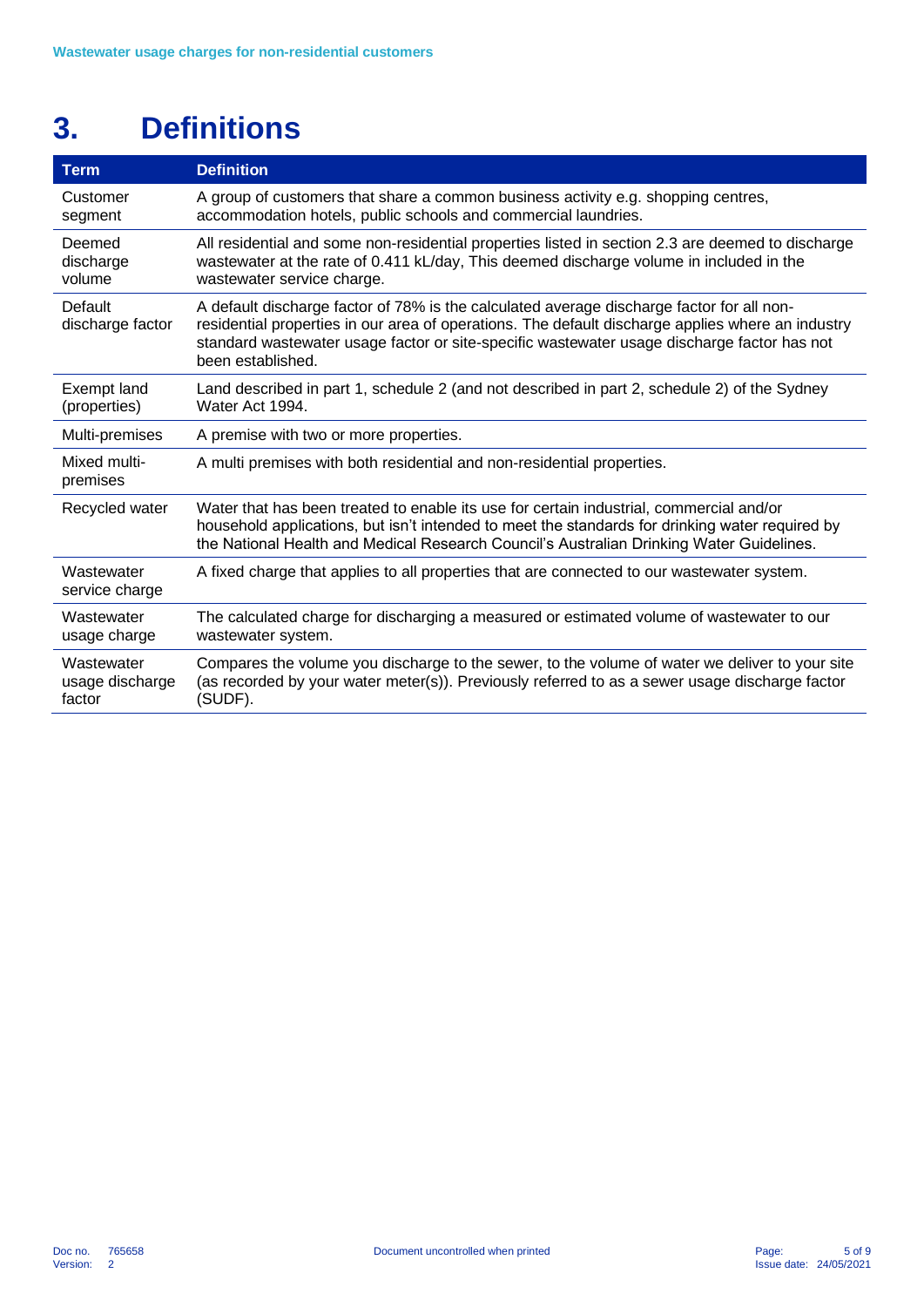## **Appendix 1 – Customer-requested WUDF review**

### **A1.1 Principles and assumptions**

We operate under a 'user pays' principle which is embedded in the pricing structure as determined by IPART. This principle applies to all customers.

Residential customers pay for their use of the wastewater system through an embedded wastewater usage component within their wastewater service charge, on the basis that residential wastewater discharge is relatively stable irrespective of variations in water usage. Residential customers do not pay an additional wastewater usage charge.

Non-residential customers should also contribute equitably to the costs associated with our operation of the wastewater service by paying appropriately for the volumes of wastewater that they discharge.

In principle, the volume of water consumed by a non-residential property can be highly variable and is determined by the activities conducted on the property. The volume of wastewater discharged by a nonresidential property is determined by the processes that use the water and is therefore assumed to be proportional to water consumption for most non-residential properties. The Wastewater Usage Discharge Factor (WUDF) reflects this assumption of proportionality. The use of a WUDF as the basis for wastewater charging aligns with recognised good practice in non-residential wastewater management and is a requirement under clause 4.8 of our Customer Contract.

Charging for the volume of wastewater that is discharged provides a pricing incentive for non-residential customers to optimise their water management in a way that reduces wastewater discharge.

### **A1.2 Data to support WUDF review**

We seek to use the most up-to-date and accurate information available to set and review WUDFs in situations where direct measurement of discharge volumes is not appropriate for either technical or financial reasons. WUDFs are based on an assessment of the activities carried out on a property. The assessment that we carry out is based on the information that we have about the activities carried out on the property, and the associated likely pattern of wastewater discharge.

We recognise that there are some situations where a business activity may be operated in a way which is different from the assumed profile, and that there may be reason to adjust the WUDF based on more accurate and complete information. The process described below allows a you to provide the information that we require to determine what WUDF should be assigned to a specific property, including the requirements that apply for supporting evidence under different scenarios.

The most accurate way to determine a property's WUDF and volume of wastewater discharged to sewer is through direct metering of wastewater discharge. However, we recognise that direct measurement of wastewater discharge volume can be technically challenging in some circumstances and may not be financially viable where the estimated daily discharge volume is low. The following table sets out the data or information that you will need to provide to us to facilitate a WUDF review, depending on the specific circumstances of your business operations. It references the average daily metered consumption of water on a property to indicate the level of rigour required to justify an adjustment of the WUDF.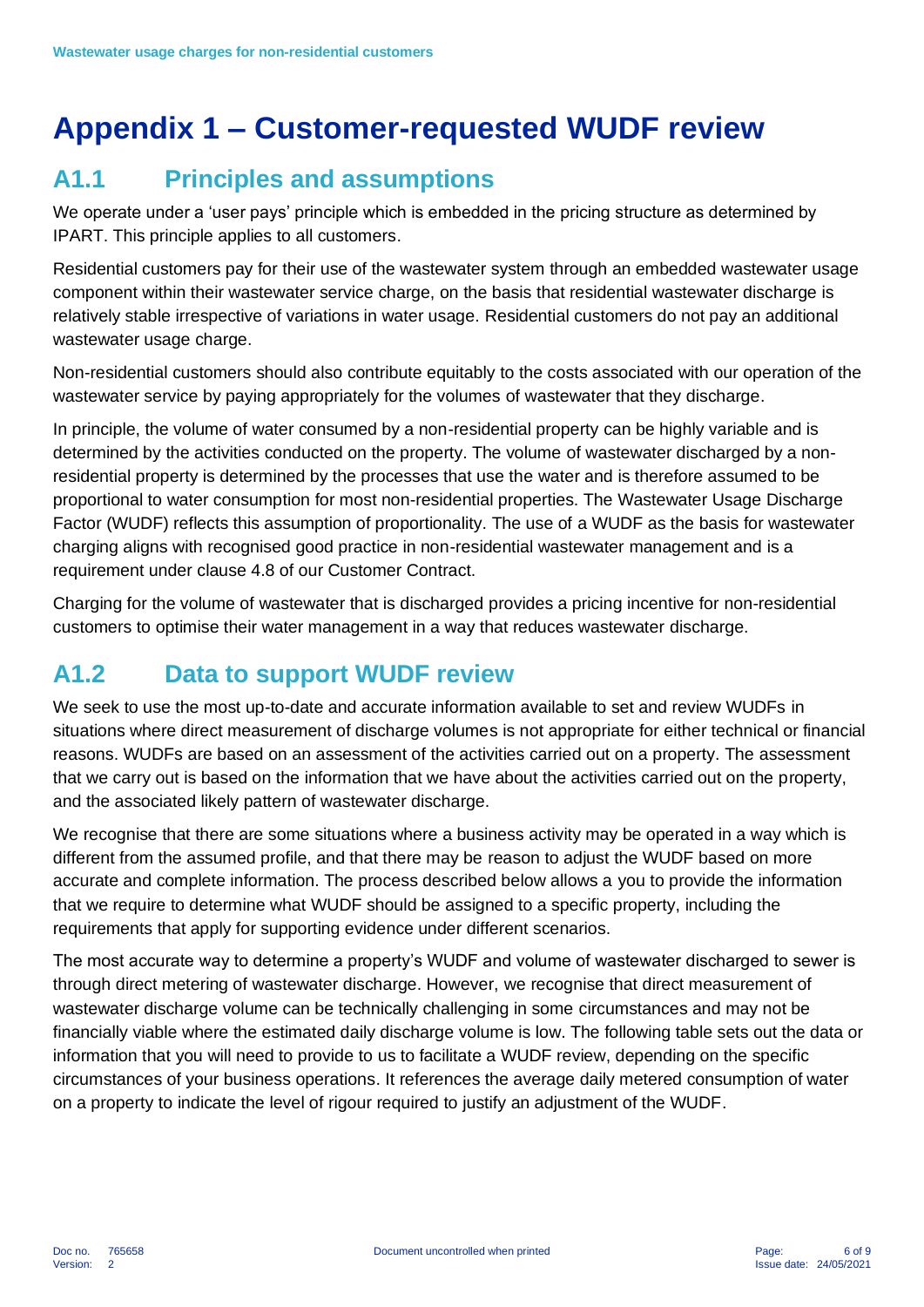| <b>Average daily</b>              | Approach to reassessment of a WUDF                                                                                                                                                                                                                                                                                                                                                                                                                                                                                                  |
|-----------------------------------|-------------------------------------------------------------------------------------------------------------------------------------------------------------------------------------------------------------------------------------------------------------------------------------------------------------------------------------------------------------------------------------------------------------------------------------------------------------------------------------------------------------------------------------|
| water use over<br>last 12 months  |                                                                                                                                                                                                                                                                                                                                                                                                                                                                                                                                     |
| < 7 kL/day                        | An industry standard WUDF is used to calculate the billable wastewater<br>$\bullet$<br>discharge volume where we have business sector details. The non-residential<br>default WUDF (78%) is used where we have no specific business sector<br>information.                                                                                                                                                                                                                                                                          |
|                                   | You may request a WUDF variation by using the WUDF Variation Request Form<br>$\bullet$<br>to capture all relevant water inputs and outputs on the property. We will use the<br>information provided by the customer to determine the applicable WUDF. In<br>some situations, we may seek clarification on some details, however the<br>information captured using the form will generally be adequate to allow WUDF<br>determination.                                                                                               |
|                                   | This approach is appropriate where the volume of daily wastewater discharge is<br>$\bullet$<br>low and where metering is not technically or financially viable Note.                                                                                                                                                                                                                                                                                                                                                                |
| Between 7 kL/day<br>and 12 kL/day | An industry standard WUDF is used to calculate the billable wastewater<br>$\bullet$<br>discharge volume where we have business sector details. The non-residential<br>default WUDF (78%) is used where we have no specific business sector<br>information.                                                                                                                                                                                                                                                                          |
|                                   | Direct discharge metering is the preferred method for determining wastewater<br>$\bullet$<br>discharge volume. In the absence of direct discharge metering, you will generally<br>be required to install process-line discharge meters or sub-metering on water<br>inputs to justify a variation of the WUDF.                                                                                                                                                                                                                       |
|                                   | Where metering is not technically or financially viable Note, the WUDF Variation<br>$\bullet$<br>Request Form may be used to collect the information required for a review of the<br>WUDF. We may require additional evidence to support the information provided<br>via the form. The specific evidence requirements will depend on the details<br>provided via the form and the nature of the business activities carried out, and<br>we will provide guidance on the evidence requirements based on the information<br>provided. |
| 12 kL/day and<br>above            | Direct discharge metering is required unless alternate discharge measurement or<br>$\bullet$<br>calculation arrangements are specifically agreed with Sydney Water.                                                                                                                                                                                                                                                                                                                                                                 |
|                                   | 'Derived' wastewater discharge volumes will only be approved in exceptional<br>$\bullet$<br>circumstances for sites with average daily water use above 12kL.                                                                                                                                                                                                                                                                                                                                                                        |
|                                   | The method used to derive the wastewater discharge volume must be certified<br>$\bullet$<br>by a hydraulic consultant.                                                                                                                                                                                                                                                                                                                                                                                                              |

Note: Metering is considered to not be financially viable where the annualised 5-year cost of ownership (including installation, certification, ongoing maintenance, and annual calibration) of an approved metering solution exceeds 12 months of standard wastewater service and usage charges for the property.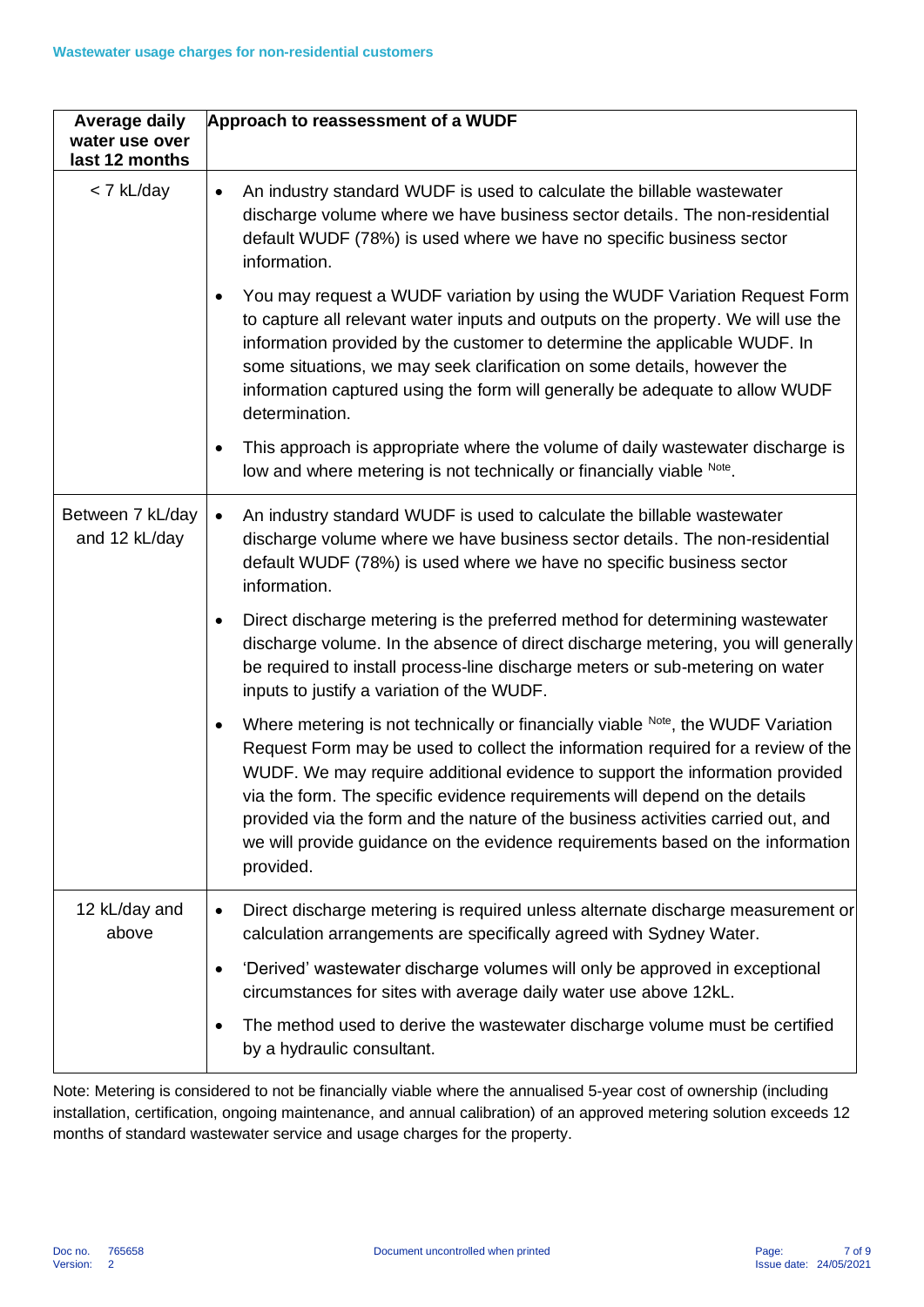### **A1.3 WUDF Variation Request Form**

The WUDF Variation Request Form is used to capture details of all relevant water inputs and outputs on the property, including those outputs that do not go to our wastewater network. We will use the information provided by you, using this form, as the basis for calculating the applicable WUDF for your property.

The WUDF Variation Request Form is provided as a spreadsheet, with appropriate validation to help you to provide high quality and complete information in the first instance. It is designed to ensure that you properly consider all relevant factors when documenting your water use.

Where expected wastewater discharge volume is low (associated with metered daily water consumption of less than 7 kL), the data provided using the form will be accepted as the basis for calculation of the WUDF. For other scenarios, where your daily water use is above 7kL, the form can be a valuable tool to guide your collection of the relevant information. We will advise you of the evidence that you will need to provide to support your request for a review.

#### **A1.4 Alternatives to direct discharge metering**

Where you are unable to install a discharge meter on each wastewater connection to our network, we can use two general methods to calculate a WUDF:

- You can install sub-meters to measure the water used in systems or processes that do not discharge to our wastewater system. These volumes are subtracted from your metered water supply volume to establish the WUDF. Examples include:
	- o irrigation, watering or misting systems,
	- o processes such as ice making where all water is fully consumed by the product produced,
	- $\circ$  onsite reuse and/or wastewater management that is not connected to our network.
- You can meter the actual discharge of wastewater from each system or process. The individually metered process discharge volumes will be aggregated to calculate the total discharge volume from these processes. This calculation may include an estimate of the volume discharged from toilets and showers.

In some cases, both above methods will be used to properly account for water used and wastewater discharged to calculate an appropriate discharge factor.

Where the average daily water use is greater than 12kL, any agreed method of indirect measurement must be certified as complete and accurate by a hydraulic consultant.

#### **A1.5 WUDF review considerations**

We will assess each request based on the nature of the business activities carried out on the property and the information provided in the request. When determining our requirements for adjustment of the WUDF, we may consider factors such as (but not limited to):

- the seasonality of business operations
- unusual aspects of the business operations when compared to industry standards for the relevant business type
- recent water consumption patterns
- the most appropriate metering approach given the characteristics of each property